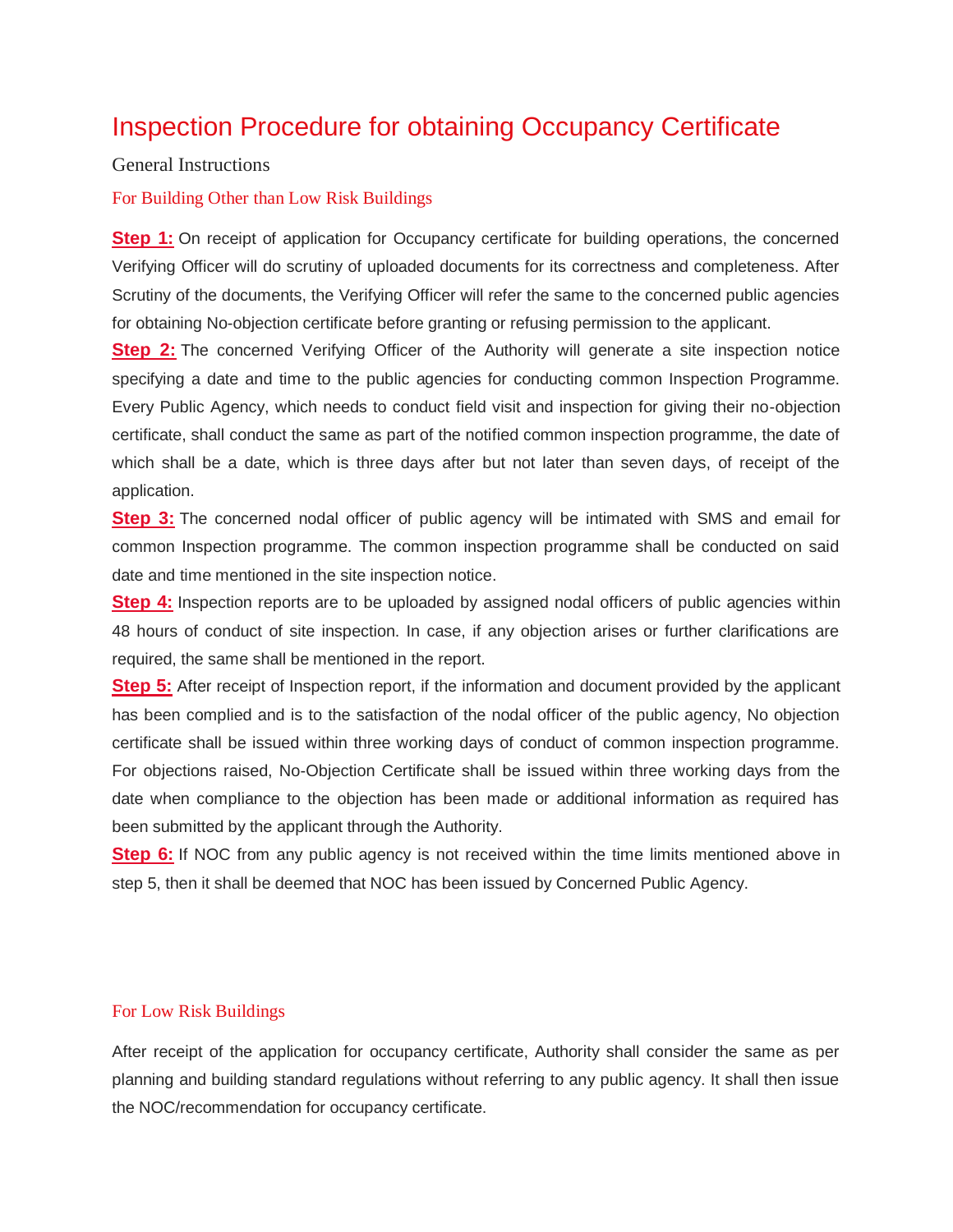## **Checklist of Documents**

i) Approved Building Permit

ii) Revised Building Plan (if any deviations)

iii) Building Completion certificate from Technical Person/Architect in case of low risk building and from Project Management Organization in case of other than low risk buildings

iv) Structural stability certificate signed by Technical Person/Project Management Organization/vetting by notified agencies as applicable

v) Supporting documents in respect of compliances to the recommendations/NOC given by the public agencies at the time of construction permit

# Inspection Procedure for obtaining Construction Permit

General Instructions

For Building Other than Low Risk Buildings

**Step 1:** On receipt of Common Application Form for building operations, the concerned Verifying Officer will do the scrutiny of uploaded documents for its correctness and completeness. After Scrutiny of the documents, the Verifying Officer will refer the same to the concerned public agencies for obtaining No-objection certificate before granting or refusing permission to the applicant.

**Step 2:** The concerned Verifying Officer of the Authority will generate a site inspection notice specifying a date and time to the public agencies for conducting a common Inspection Programme. Any Public Agency which needs to conduct field visit and inspection for giving No-Objection Certificate, shall conduct the same as part of such notified common inspection programme. The date provided by concerned Verifying Officer of the Authority shall be ten days after the receipt of Common Application Form by public agencies but it shall not exceed twenty days of receipt.

**Step 3:** The concerned nodal officer of public agency will be intimated with SMS and email for common Inspection programme. The common inspection programme shall be conducted on the said date and time mentioned in the site inspection notice.

**Step 4:** Inspection reports are to be uploaded by assigned nodal officers of public agencies within 48 hours of conduct of site inspection. In case, if any objection arises or further clarifications are required, the same shall be mentioned in the report.

**Step 5:** After receipt of Inspection report, if the information and document provided by the applicant has been complied and is to the satisfaction of the nodal officer of the public agency, No objection certificate shall be issued.